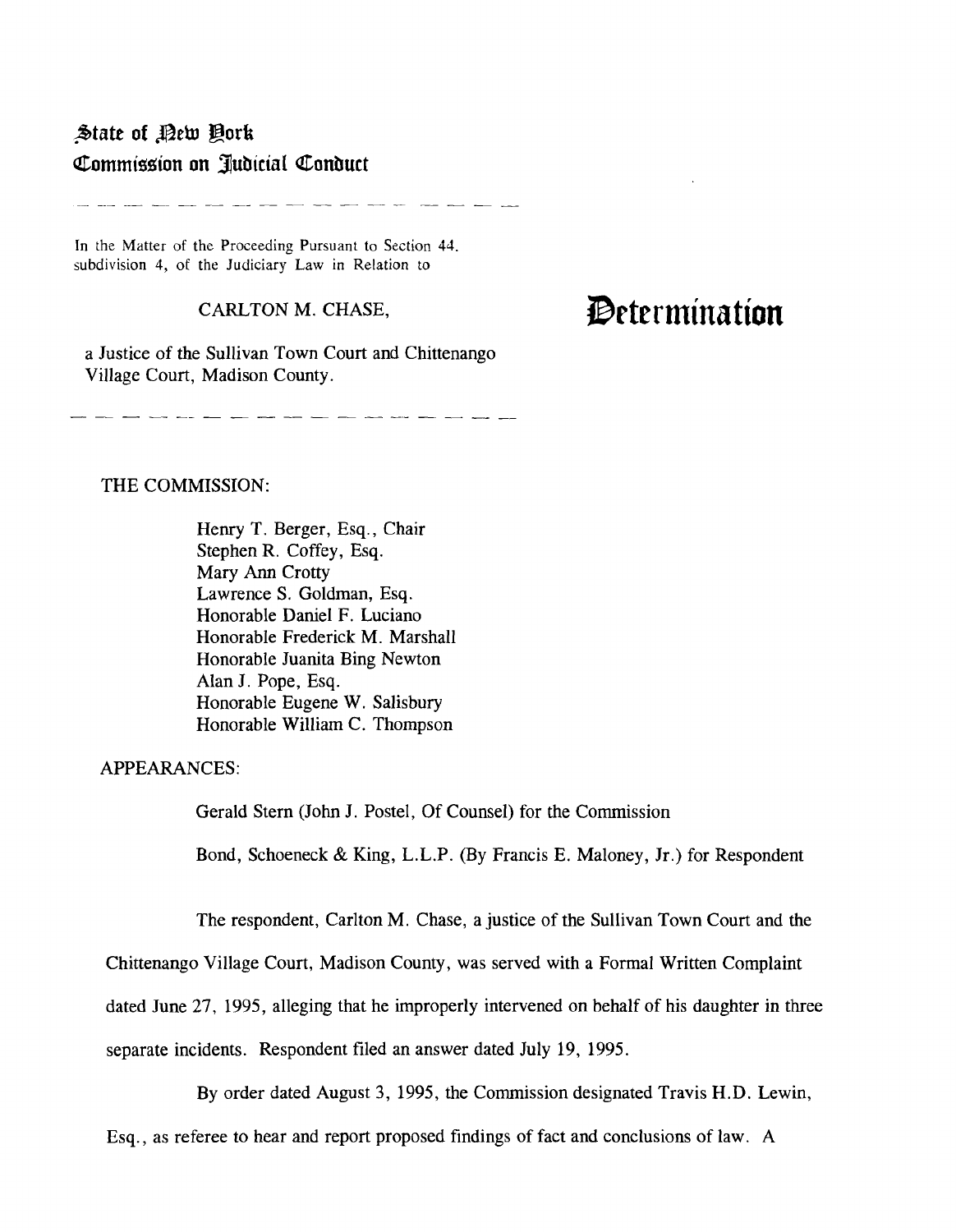hearing was held on February 27 and 28, 1996, and the referee filed his report with the Commission on July 18, 1996.

By motion dated August 16, 1996, the administrator of the Commission moved to confirm the referee's report and for a finding that respondent's misconduct had been established. Respondent opposed the motion on September 10, 1996. The administrator filed a reply on September 11, 1996. Oral argument was waived.

By motion dated February 6, 1997, respondent moved to re-open the hearing. The administrator opposed the motion by affirmation dated February 13, 1997. By determination and order dated April 2, 1997, the Commission denied the motion. Also by determination and order dated April 2, 1997, the Commission made the findings of fact enumerated below. Both parties filed memoranda as to sanction. On May 22, 1997, the Commission heard oral argument, at which respondent and his counsel appeared, and thereafter considered the record of the proceeding and made the following determination.

As to Charge I of the Formal Written Complaint:

1. Respondent has been a justice of the Chittenango Village Court since 1973 and a justice of the Sullivan Town Court since 1981.

2. Donna Watson is respondent's daughter. She also serves as his court clerk.

3. On October 8, 1993, respondent was advised that Ms. Watson had been arrested for Driving While Intoxicated and was being held at a Madison County Sheriff's Department substation in Morrisville.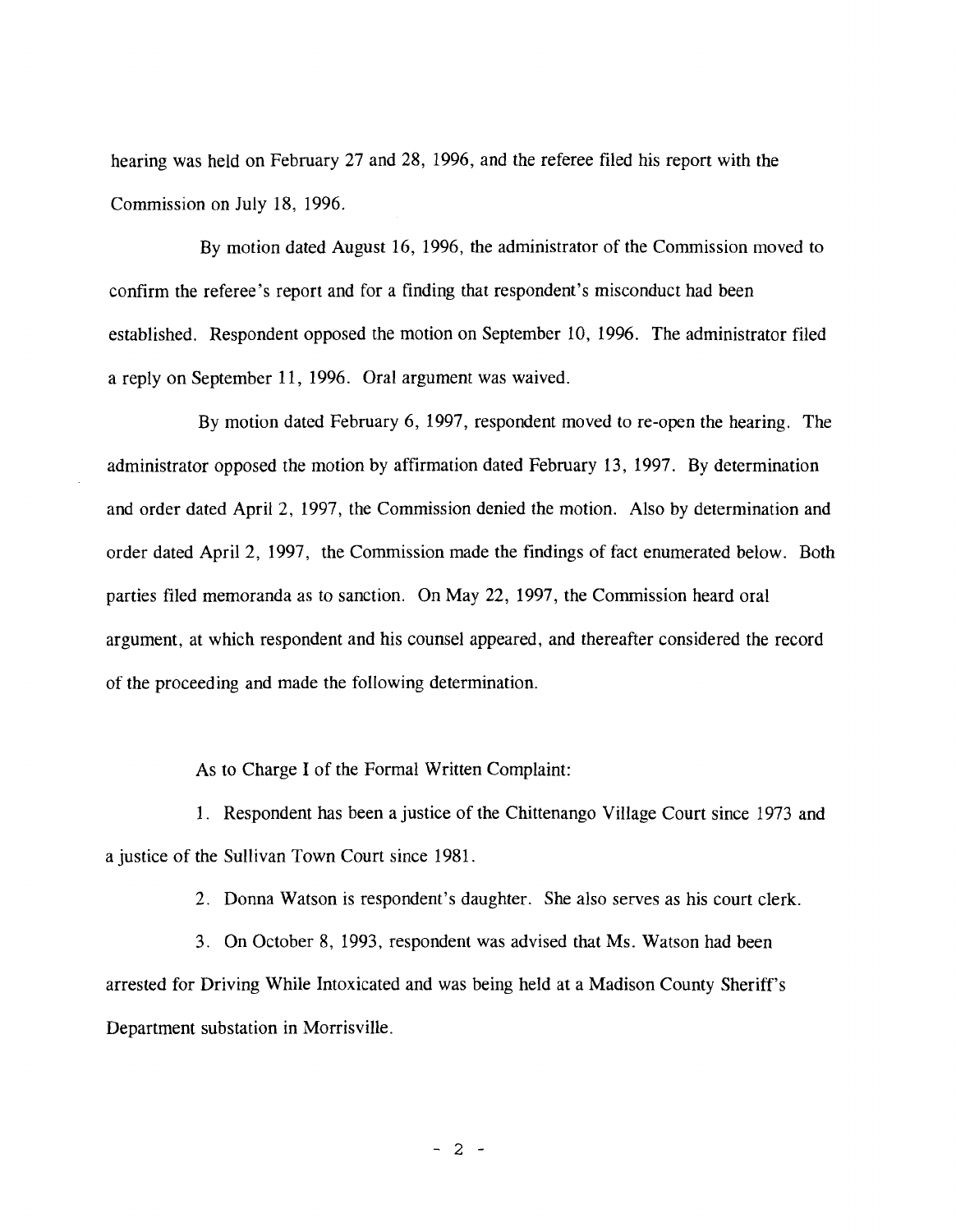4. Respondent drove to the substation and arrived in the parking lot as his daughter was about to be transported in a patrol car for arraignment.

5. Sheriff's Deputies Karl R. Taylor and Joseph M. Gaiser, Sr., recognized respondent and knew that he was a judge. Rather than proceed with the arraignment, Deputy Taylor decided to release Ms. Watson to respondent.

6. Respondent appeared angry and upset. He loudly said to Deputy Taylor, "Wouldn't you have called me? You have my number."

7. Respondent also said, "Are you afraid of losing your job? With all my problems, you've caused me another one."

8. Respondent told Deputy Gaiser that Ms. Watson did not need to be arrested and said that he "didn't need this shit right now."

As to Charge II of the Formal Written Complaint:

9. Carla Watson is Donna Watson's daughter and respondent's granddaughter. On May 13, 1994, Carla Watson was 15 years old.

10. On May 13, 1994, respondent was advised by Donna Watson that his granddaughter had left home after a disagreement with her mother. He later learned that Carla Watson was at the Chittenango Police Station.

11. Respondent went to the police station, but his granddaughter had been removed to the home of friends. Respondent asked Officer Jerome M. Duda where Carla

 $3 -$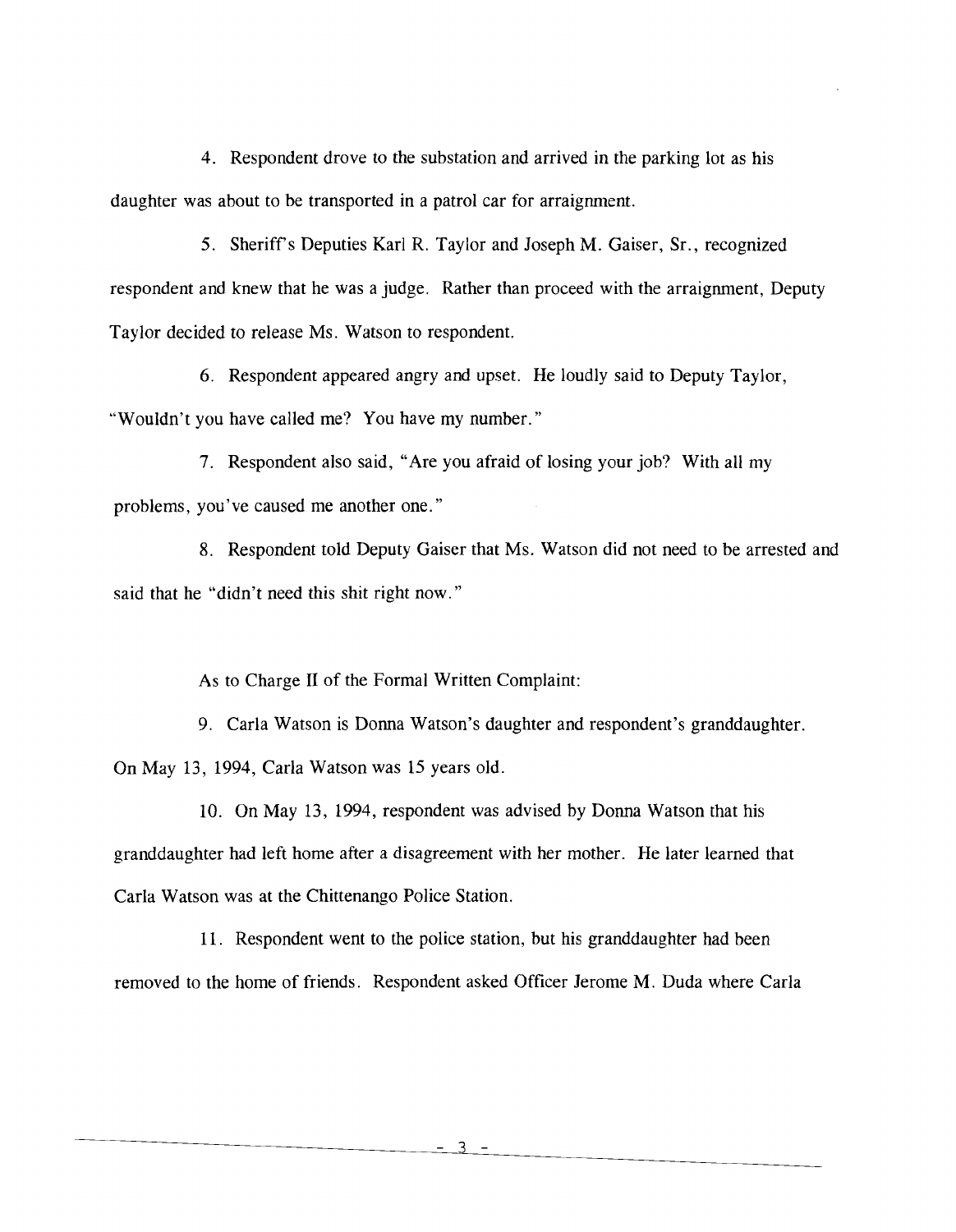Watson was. Officer Duda did not know respondent and refused to reveal her whereabouts. Respondent then said that he was Carla Watson's grandfather and the village justice. Officer Duda then revealed that she had been sent to stay with a family named Ormsby.

12. Respondent was agitated and spoke loudly. He stood within two feet of Officer Duda and, raising his hand, respondent yelled, "Where the fuck do you live?" He also said, "How long have you lived in this fuckin' village," and, "Where do you fuckin' people get off doing what you did?"

13. Respondent said to Officer Duda in the presence of another police officer, "I'll have your fuckin' job."

14. Upon learning where Carla Watson was staying, respondent said, "The fuckin' Ormsbys; I can't believe you people."

As to Charge III of the Formal Written Complaint:

15. On June 16, 1994, respondent was advised by Donna Watson that William Berry had come to respondent's home, had attempted to remove a wheelbarrow and had verbally abused Ms. Watson and her children. Ms. Watson had an Order of Protection against Mr. Berry which had been signed by respondent's fellow judge in the Sullivan Town Court, William Danehy.

16. Respondent and a friend drove around Chittenango looking for Judge Danehy until they spotted him pumping gasoline at a station on a public street.

17. Respondent approached Judge Danehy and stood above him on an island about a foot away.

 $-4 -$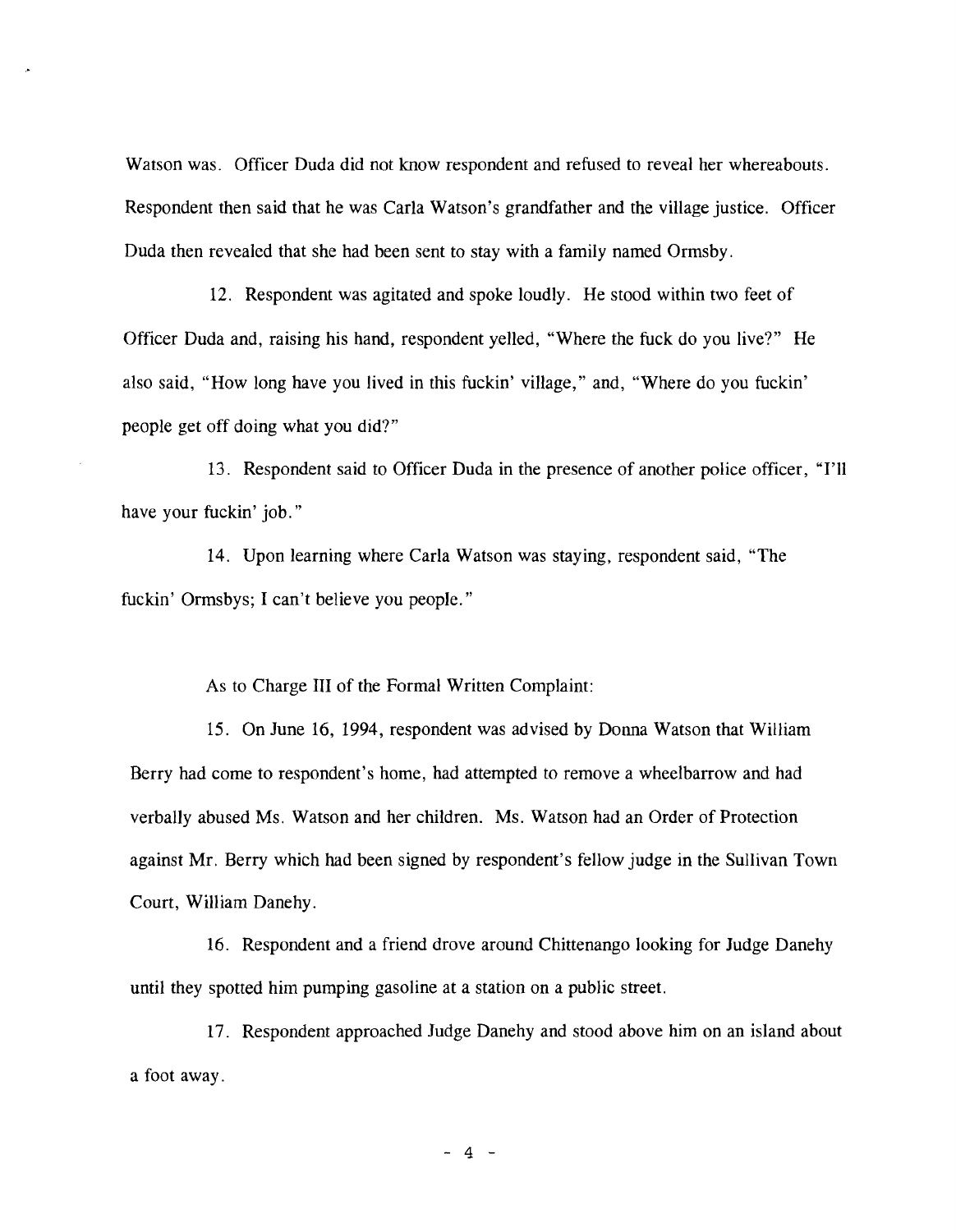18. Respondent asked Judge Danehy about the Order of Protection. Judge Danehy responded that he had found no violation. Respondent loudly berated Judge Danehy, exclaiming, "If you won't protect my daughter, who will?"

19. Respondent said that Judge Danehy was "no good" and was not worthy of being a judge.

20. Respondent was red in the face and gestured with his hands at Judge Danehy.

21. Respondent's friend and at least one other patron of the gas station observed the confrontation.

22. Judge Danehy was frightened and appeared shaken after the confrontation.

23. The Order of Protection involved a matter pending before Judge Danehy on June 16, 1994.

Upon the foregoing findings of fact, the Commission concludes as a matter of law that respondent violated the Rules Governing Judicial Conduct then in effect, 22 NYCRR 100.1, 100.2(a), 100.2(c) and 100.3(a)(4)\*, and Canons 1, 2A, 2B and 3A(4) of the Code of Judicial Conduct. Charges **I,** II and III of the Formal Written Complaint are sustained insofar as they are consistent with the findings herein, and respondent's misconduct is established.

Using profane, threatening and menacing language and gestures, respondent intervened with authorities on behalf of family members on three occasions during the course

- 5 -

Now Section 100.3(B)(6)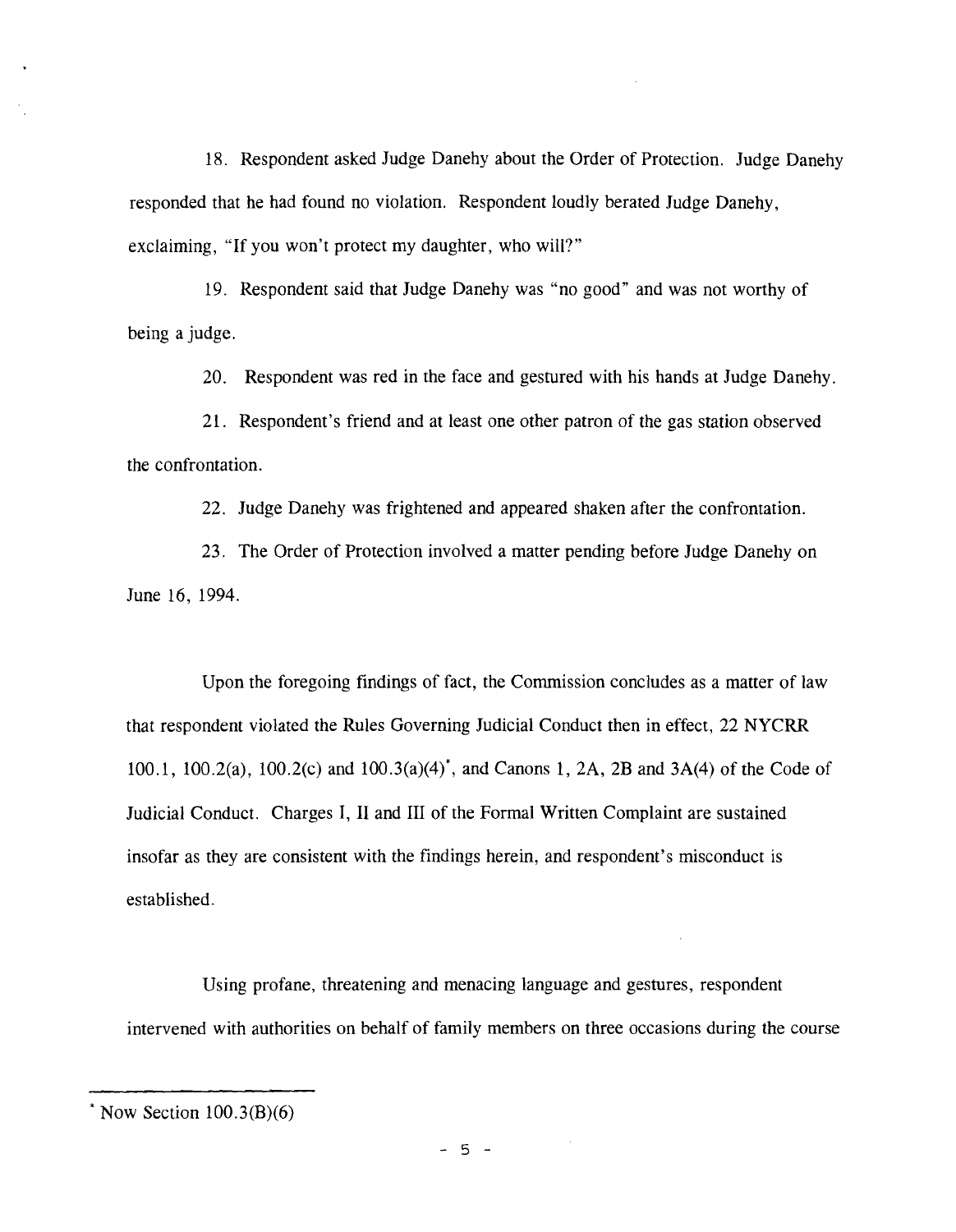of eight months. His conduct could only have been meant to intimidate the police and another judge concerning a case then pending. Respondent was evidently trying to assert his authority in the community by making it known that other officials could not deal with his family without answering to him. Such conduct deviates from the high standards expected of every judge.

Even absent a bald request for favoritism, it is wrong for a judge to intervene in official matters when he or she is known as a judge. (See, Matter of Edwards v State Commission on Judicial Conduct, 67 NY2d 153, 155; Matter of DeLuca, 1985 Ann Report of NY Commn on Jud Conduct, at 119).

As the Court of Appeals observed:

Wherever he travels, a Judge carries the mantle of his esteemed office with him, and, consequently, he must always be sensitive to the fact that members of the public, including some of his friends, will regard his words and actions with heightened deference simply because he is a Judge.

> (Matter of Steinberg v State Commission on Judicial Conduct, 51 NY2d 74, at 81).

Respondent's conduct in this matter makes it clear that two prior sanctions for

using his judicial office to seek favors in cases before other courts (Matter of Chase, 1

Commission Determinations 123) and for his rude, loud and angry statements and giving the